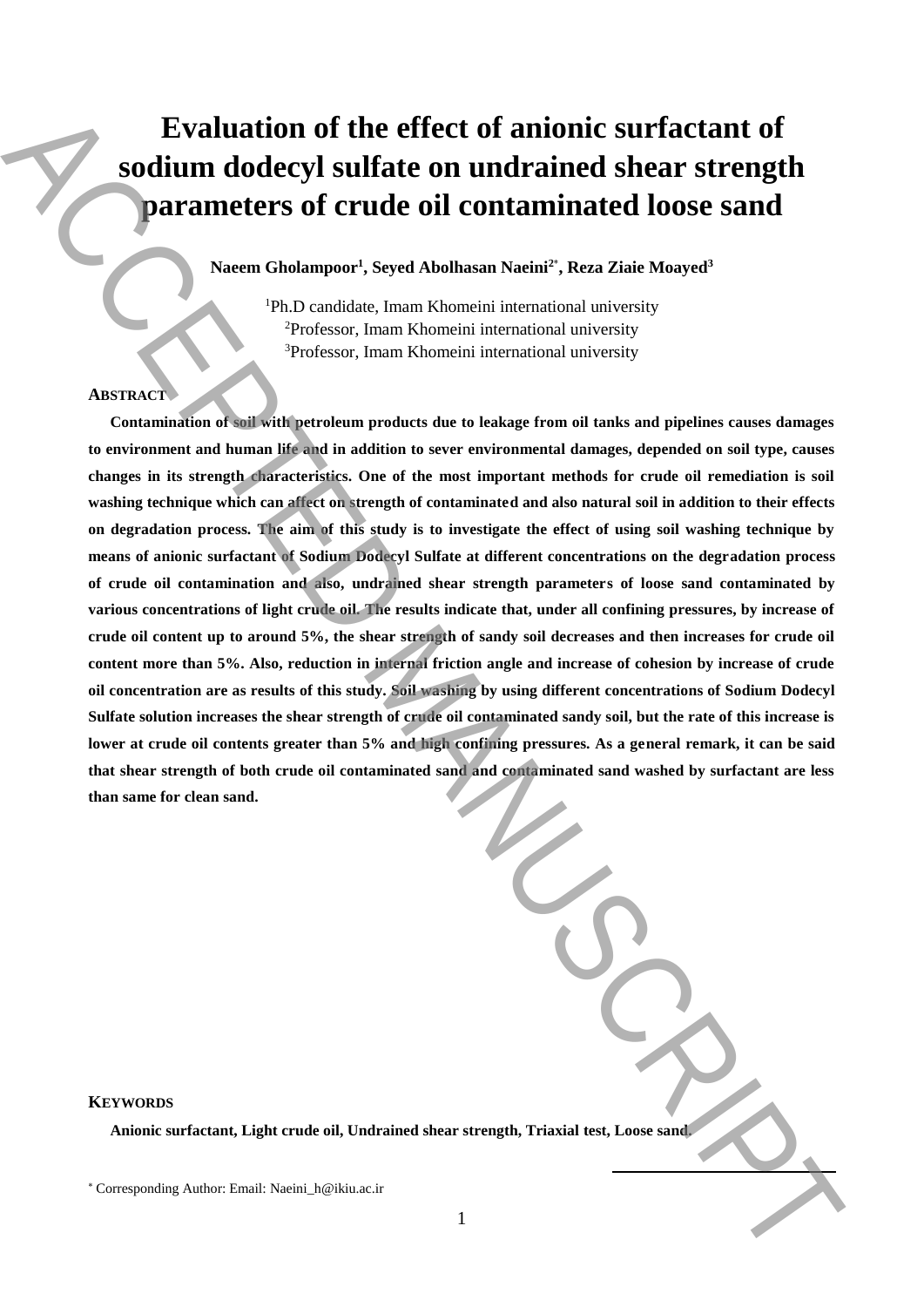## **1. Introduction**

Recently, few studies have been conducted on the behavior of sandy soils contaminated with crude oil and its derivatives in which reduction in shear strength and friction angle of sandy soils and depending on the type and percentage of fines in the soil, increase or decrease of cohesion have been reported [1-4]. In recent years, several studies have been conducted on the effect of using surfactants on the removal of oil pollution from soils which show significant increase of the efficiency of removal of petroleum hydrocarbons. Few studies have investigated the geotechnical properties of washed contaminated soils. The results of these studies showed that mixing contaminated soils with surfactants brings the amount of properties of contaminated soil closer to the state of clean soil [5-6].

The review of previous researches shows the lack of studies about shear strength parameters of loose sandy soils contaminated by petroleum hydrocarbons and also, the effect of using surfactants on behavior of such soils. On the other hand, in all researches on the effect of using surfactants to eliminate crude oil contaminants, the laboratory mixing method has been used, which can't be practical. Accordingly, in this study the effect of different concentrations of light crude oil on shear strength parameters of loose sand as well as the effect of oil degradation on behavior of the studied soil is done by injecting anionic surfactant solution of SDS at different concentrations have been investigated.

### **2. Materials and methods**

The soil used in this study is 131 Firoozkooh sand with average grain size of 0.67 mm. The type of this soil is SP according to Unified Soil Classification System (USCS). The Khuzestan light crude oil provided from Tehran oil refinery has been used as pollutant. Also, anionic surfactant of Sodium dodecyl sulfate (SDS) has been used for washing contaminated soil.

In this paper, under-compaction method has been used to make homogeneous loose specimens with 5 cm diameter and height of 10 cm and relative density in the range of 30 to 32%. For preparing contaminated samples, crude oil was mixed with clean soil at concentrations of 1, 3, 5, 7 and 9% and kept in sealed plastic bags for 7 days. In the case of washed specimens, SDS solution in three concentrations of 10000, 30000 and 50000 ppm is injected into the contaminated specimen. The process of injecting and washing the soil was kept on until the volume of the output solution reaches 10 times the volume of specimen pores (P.V). Then, the washed specimen is subjected to CU triaxial test under 50, 100 and 200 kPa confining pressures at loading rate of 0.5 mm/min.

#### **3. Results and discussion**

As shown in Figure 1, at all confining pressures, increase of crude oil concentration up to around 5% causes reduction in shear strength of contaminated sand and for crude concentrations more than 5%, shear strength of contaminated sand increases by increase of crude oil concentration. Whereas, at all crude oil concentrations and confining pressures, shear strength of contaminated sand is lower than same for clean sand. As shown in Figures 2 and 3, contamination of sand with crude oil significantly decreases the internal friction angle and increases its cohesion. Increase of crude oil concentration up to 5% causes significant decrease of internal friction angle, due to lubricating properties of the crude oil between soil particles and increase of soil cohesion because of high viscosity of crude oil and the presence of polymer derivatives in it and consequently increase of surface tension between soil particles and crude oil. However, for crude oil concentrations more than 5%, whole surface of the sand particles is covered with crude oil, and as a result, the rate of change of the internal friction angle is drastically reduced. Meanwhile, the cohesion resulted by the presence of crude oil at concentrations greater than 5% increases at an approximately constant rate. Since, the cohesion increases and the internal friction angle is somewhat fixed, the shear strength of the contaminated